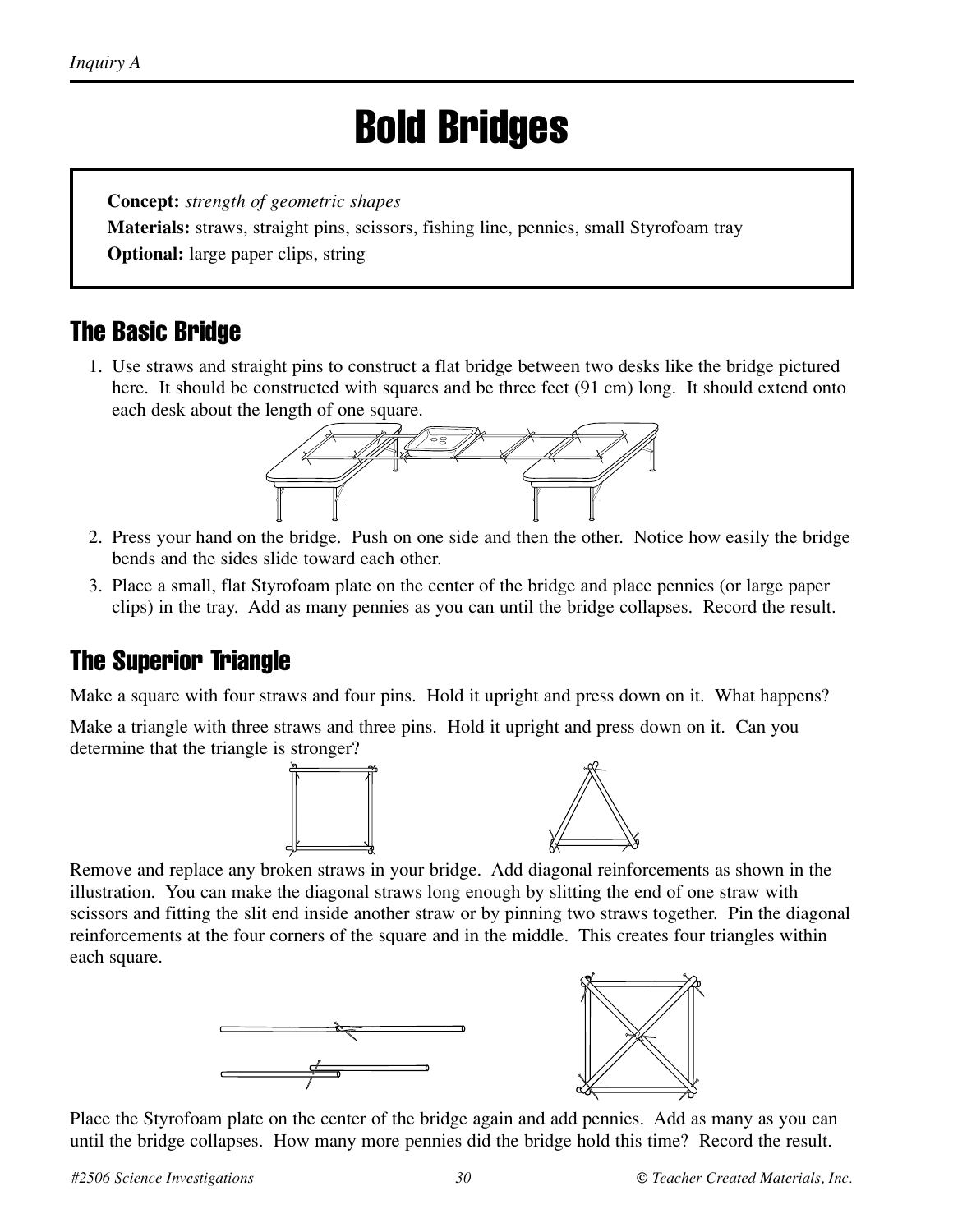## Bold Bridges *(cont.)*

#### Beam It Up

Build one cube made of straws on each side of the bridge. Use diagonal reinforcements on all faces of each cube. Test the strength of this beam bridge with the weights.



Use squares to build up each side of the bridge. Connect the tops of the squares with straws so that a series of cubes are formed.



Place the small Styrofoam tray on the center of the bridge as before. Place as many pennies as you can on the tray. Determine how many pennies the bridge will hold before it collapses.

#### Building a Better Beam Bridge

- 1. Replace any broken or damaged straws in your bridge.
- 2. Insert diagonal reinforcements along the sides of your bridge just as you did on the base.
- 3. Use the small Styrofoam tray at the center of the bridge and pennies to test how much your bridge will hold before falling.
- 4. Add the same type of reinforcement along the top of your bridge and retest it to determine how much weight it will now hold.
- 5. Record your final total and make a graph to illustrate the number of weights held by the structures each of your classmates made.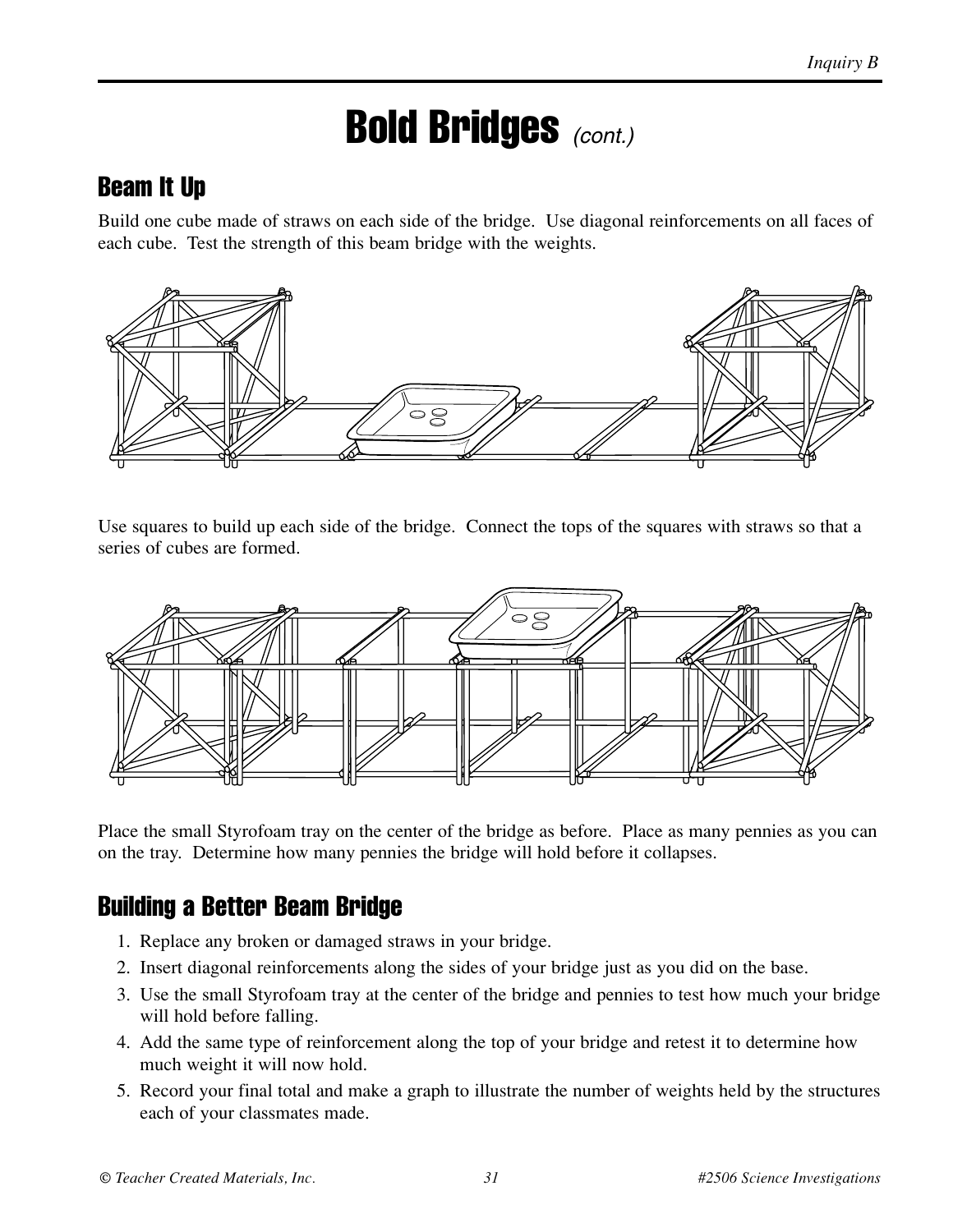## Bold Bridges *(cont.)*

#### An Arch Bridge

In an arch bridge, the curve of the arch shifts the weight to the supports at each end.

- 1. Thread about four or five straws firmly together with the ends slit and inserted into the next straw so that you have one long "straw" about 35 inches (88 cm) long.
- 2. Bend this long straw into an arch shape and pin it to the support towers and the underside of the bridge as shown in the illustration.
- 3. Make a second long "straw" in the same way and pin it to the other side of the supports and the bridge.
- 4. Make two more shorter arches in the same way.



- 5. Use reinforcing straws to attach each long, curved "straw" to the structure of the bridge as shown in the illustration.
- 6. Use the tray of pennies to test the strength of your bridge. Remember to place them in the center of the bridge.
- 7. Do several trials and replace any broken straws. Record your best trial.
- 8. Make a graph or chart to record the results for your class. Compare the bridges to see why some held more weight than others.

#### Suspension Bridge

In a suspension bridge, the suspending cables exert an upward force which, along with the towers, supports the weight. Use fishing line (or string), straws, and pins to make a bridge like the Golden Gate on page 33. Use a pin to make in the upright straws a hole large enough to thread the fishing line cable through the top of each straw.